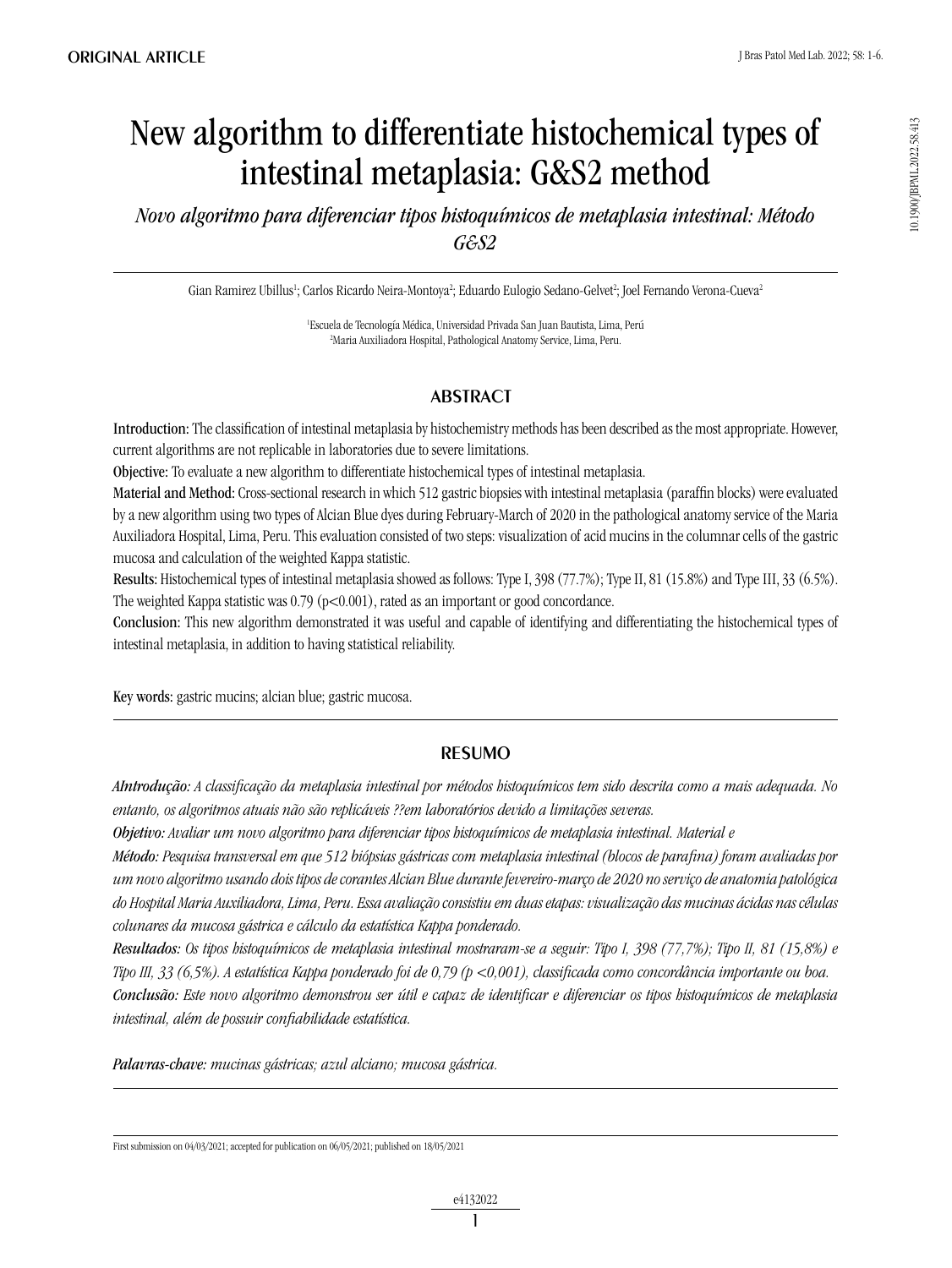#### **INTRODUCTION**

Intestinal metaplasia is a gastric pathology which has been described as a risk factor for gastric cancer $(1,2)$ . To improve this prediction and make decisions to treat the specific group of people at the highest risk, intestinal metaplasia is usually classified as type I, II and III, either by morphological or histochemical methods<sup> $(3,4)$ </sup>.

The morphological classification is performed by Hematoxylin-Eosin routine stain and describes cellular characteristics such as the amount of goblet, columnar cells, architectural disorder of the crypts, among others. This method is easy to perform and inexpensive but has been described as imprecise and subjective  $(5,6)$ .

On the other hand, the best classification due to its greater objectivity and specificity, is through histochemistry and it is based on determining the presence of molecules called acid mucins (sialo and sulfomucins)<sup> $(7,8)$ </sup>. These acid mucinsare a type of carbohydrates also called glycosaminoglycans acids or acid mucopolysaccharides, which have high molecular weight and are characterized by having complex chains of oligosaccharides bound to the protein by O-glycosidic  $bonds^{(9,10)}$ 

Throughout history, different histochemical techniques have been performed to identify and differentiate these acid mucins, like High Iron Diamine-Alcian Blue, Gomori's Aldehyde Fuchsin-Alcian Blue and Orcein-Alcian Blue<sup>(11-14)</sup>.

However, the algorithms created from these methods show difficulty in the technique, high cost, toxicity of the reagents and delay in the results, so these features have made them useless for application in most laboratories. A new algorithm derived from histochemistry methods that overcoming these limitations is quite necessary. Therefore, the aim of this research was to evaluate a new algorithm to differentiate histochemical types of intestinal metaplasia.

#### MATERIAL AND METHOD

This descriptive and cross-sectional research had the following features:

Population and Sample: The population was all gastric biopsies (paraffin blocks) diagnosed with intestinal metaplasia by the Hematoxylin-Eosin routine stain during January-May of 2019 in the pathological anatomy service of the Maria Auxiliadora Hospital, Lima, Peru. The amount was 793 paraffin blocks, and it was decided to choose this entire population as a sample to have the best representativeness. Then, the selection criteria were applied and finally, 512 samples that met these were worked.

The inclusion criteria were: Gastric biopsies (paraffin blocks) diagnosed with IM by the Hematoxylin-Eosin staining method during January-May of 2019 and registered in the virtual diagnostic storage system, independently of other diagnoses. The exclusion criteria were: Paraffin blocks that do not have residual tissue for new slides, damaged paraffin blocks, paraffin blocks that were not found in the storage cabinet (referred to other hospitals), paraffin blocks exhibiting questionable identification (blurred or damaged frame) and more than one paraffin block by the same person.

The procedures were performed during February-March of 2020. Paraffin blocks stored between January and May of 2019 were chosen to work due to the following reasons:

It is recommended that when molecules are going to be demonstrated in tissues, paraffin blocks with the most recent storage possible be chosen. Investigations have shown that a stored paraffin block can have adequate or useful reactivity for up to two years (48,49). The second reason consisted of own logistical details of the service, which does not allow the removal of very recent stored paraffin blocks because these can be constantly used for procedures after the initial diagnosis.

Procedures: Alcian Blue dye at pH 2.5 value was prepared as follows: 1 g of the Alcian Blue dye (Loba Chemie Pvt. Ltd.) was mixed in 99 mL of distilled water, then 1 mL of glacial acetic acid was added, storing at room temperature. The final pH was evaluated by a potentiometer (Checker-Portable pH Meter, HANNA Instruments), which emitted a 2.5 value, suitable for demonstrating sialomucins and sulfomucins(11,15-17).

Alcian Blue dye at pH 0.5 value was prepared as follows: 1 g of the Alcian Blue dye (Loba Chemie Pvt. Ltd.) was mixed in 99.5 mL of distilled water, then 0.5 mL of hydrochloric acid was added, storing at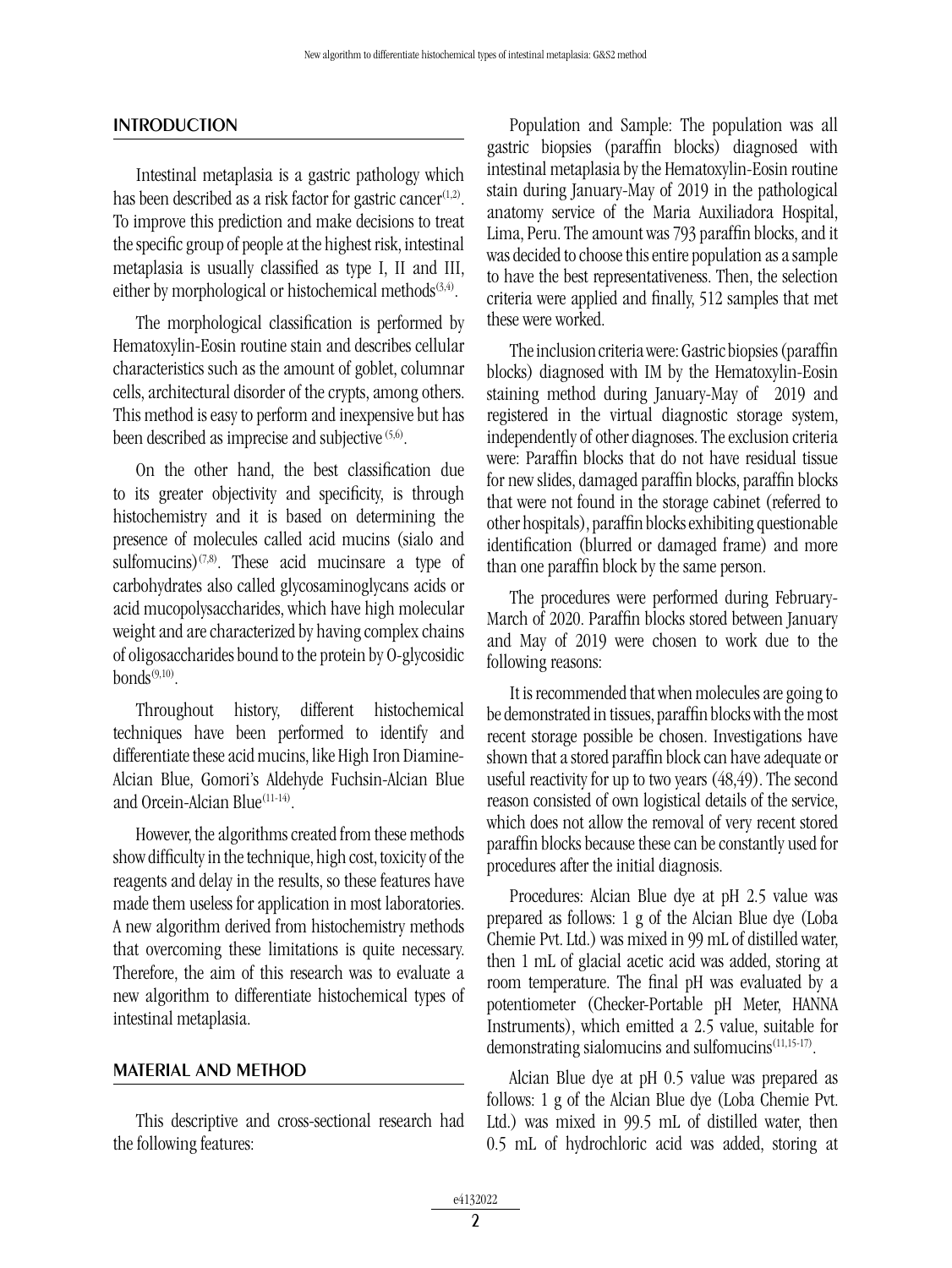room temperature. The final pH was evaluated by a potentiometer (Checker-Portable pH Meter, HANNA Instruments), which emitted a 0.5 value, suitable for demonstrating sulfomucins exclusively<sup>(11,15-17)</sup>.

After choosing the paraffin blocks that met the selection criteria, from each paraffin block, 2 new slides (3 um) were made without any special adherence additive by a conventional rotating microtome and they were processed by the following algorithm.

They were taken to a stove for 20 minutes at 85°C. Subsequently, slides were immersed in xylene (2 changes) for 5 minutes each one. After that, they were immersed in absolute alcohol (2 changes) and 96° alcohol (2 changes) for 5 minutes each one, the hydration was finished by tap water for 1 minute. Then, Alcian blue stain at pH 2.5 and pH 0.5 were applied by drops for 5 minutes and 10 minutes, respectively.

The contrast protocol consisted of washing the slides by tap water for 30 seconds and counterstained with Harris's hematoxylin for 1 minute, after that, they were washed again by tap water for 30 seconds. Then, they were quickly differentiated (5 seconds) by 1% acid alcohol, washed by tap water for 1 minute, immersed in 0.3% ammonia water for 30 seconds and washed by tap water for 1 minute again.

Finally, the slides were dried by a fan for 5-7 minutes and were mounted by synthetic Canada balsam. Note: Positive (duodenum for Alcian Blue at pH 2.5 value and windpipe for Alcian Blue at pH 0.5 value) and negative (Spleen or Liver for both Alcian Blue) tissue controls were added to the slides previously.

New algorithm to differentiate histochemical types of Intestinal Metaplasia

This new algorithm is based on two features:

The use of two types of Alcian Blue dyes (pH 2.5 and pH 0.5). This reagent is worldwide known for detecting acid mucins in different pathologies by the presence of a turquoise color. For the application in intestinal metaplasia, only Alcian Blue at pH 2.5 was previously considered.

The steps that are necessary to follow to define the type of intestinal metaplasia. The first step is to observe the slide stained by the Alcian Blue at pH 2.5, due to it will detect both acid mucins (if they were present) in the columnar cells of the gastric mucosa. However, it will not be possible to differentiate which acid mucin is present yet. After that, the second step is to observe the slide stained by the Alcian Blue at pH 0.5, due to it will detect only sulfomucins in the columnar cells of the gastric mucosa. For these, it is necessary to observe same fields in the two slides (both come from the same paraffin block of the patient, as mentioned in the procedures' section) by a conventional optical microscope.

Therefore, unstained columnar cells in both histological slides mean that no acid mucin is present (Intestinal metaplasia - type I). Turquoise columnar cells in the slide with Alcian Blue at pH 2.5, but unstained in the slide with Alcian Blue at pH 0.5 means that there are sialomucins predominantly (Intestinal metaplasia - type II). Turquoise columnar cells in both histological slides means that there are sulfomucins predominantly (Intestinal metaplasia - type III).

During visualization of the slides, more than one type of IM was found, so the highest grade was considered.

Statistical Analysis: To determine the agreement, two experts in the area were invited to participate in this research, one with more than 25 years of experience and the other with 4 years of experience. This difference between the experts was chosen because it was desired to create a real application situation, in which the laboratories will always have experts with diverse capacities and experience.

The weighted Kappa statistic was calculated by STATA 16.0. This type of kappa statistic was chosen because "types of intestinal metaplasia" was a polytomic variable. Statistical significance was considered by a p value less than 0.05 and the Fleiss weight scheme was used because this is the best approximation to the intraclass correlation coefficient.

Finally, to determine the prevalence of the types of intestinal metaplasia, the values issued by the most experienced expert were those considered.

Ethical Aspects: This research was approved by the Ethics Committee of the Maria Auxiliadora Hospital.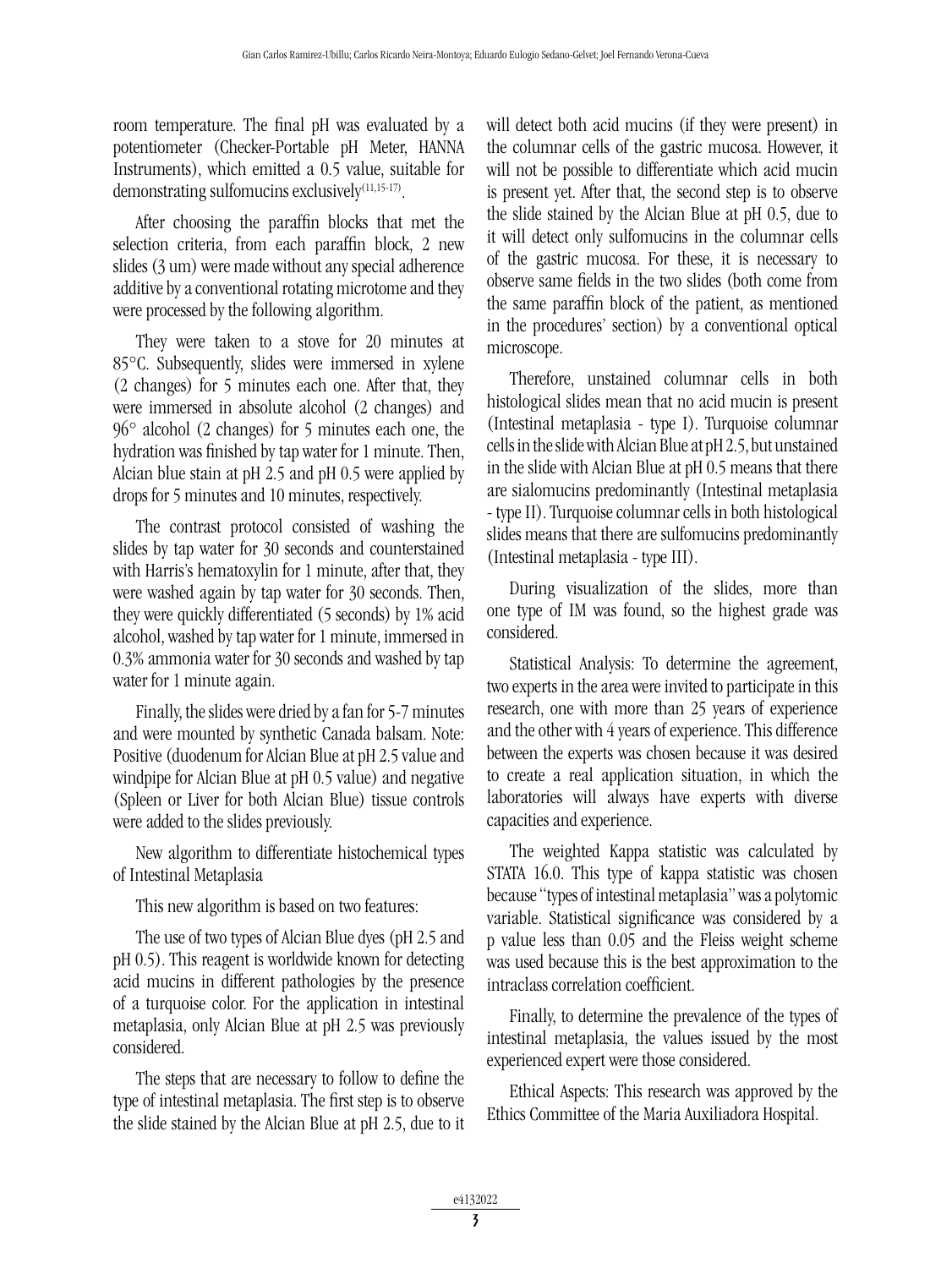#### RESULTS

Prevalence of the types of intestinal metaplasia: As a main result, this new algorithm could identify the acid mucinsin all the samples. They were classified according to the turquoise color in columnar cellsof the gastric mucosa (goblet cells are also shown only to demonstrate the differences between the cells).

For type I, no color was observed in the cytoplasm of the columnar cells in both histological slides (example is given in Figure 1).

For type II, there was observed a turquoise cytoplasm of the columnar cells in the slide with Alcian Blue at pH 2.5, but unstained in the slide with Alcian Blue at pH 0.5 (example is given in Figure 2).

For type III, there was observed a turquoise



figure 1 – *Presence of sialo or sulfomucins in the Goblet cells with Alcian Blue at pH 2.5 but Columnar cells not (A). Confirmation of sulfomucins in the Goblet cells with Alcian Blue at pH 0.5 but Columnar cells not (B). Interpretation of the algorithm: Intestinal Metaplasia-Type I. Red arrow: Columnar Cell. Yellow arrow: Goblet cell. Objective: 40X.*

cytoplasm of the columnar cells in both histological slides (example is given in Figure 3).

Types of intestinal metaplasia were as follows: Type I, 398 (77.7%); Type II, 81 (15.8%) and Type III, 33  $(6.5\%)$ .

Kappa statistic: The contingency table and the analysis of the results generated by the two experts are shown in Table 1.

The weighted Kappa statistic calculated was 0.79, rated as an important or good concordance. The null hypothesis that agreement between the experts' results is due to chance, was rejected  $(p<0.001)$ .

#### **DISCUSSION**

This research is one of the first to be carried out in Latin America, since only two investigations have been published to date on the typification of intestinal metaplasia by histochemistry<sup>(18,19)</sup>. Furthermore, this study is the first to work with only the Alcian blue dye andpresents the largest sample size, which would make the statistical precision of the results more adequate.

The prevalence of the types of intestinal metaplasia is similar to the results of other studies carried out in the western region<sup> $(20,21)$ </sup>, higher than those carried out in Europe<sup>(22,23)</sup> and less compared to the eastern region<sup>(24-26)</sup>. The first difference could be because Europeans are less frequently exposure to risk factors, such as *Helicobacter pylori* infection. The second difference could be due to own features of Asian population, for instance, genetic factors, gastronomy, and lifestyles.



figure 2 – *Presence of sialo or sulfomucins in the Goblet and Columnar cells with Alcian Blue at pH 2.5 (A). Confirmation of sulfomucins in the Goblet cells with Alcian Blue at pH 0.5 but Columnar cells not (B). Interpretation of the algorithm: Intestinal Metaplasia- Type II. Red arrow: Columnar Cell. Yellow arrow: Goblet cell. Objective: 40X.*



figure 3 – *Presence of sialo/sulfomucins in the Goblet and Columnar cells with Alcian Blue at pH 2.5 (A). Confirmation of sulfomucins in the Goblet and Columnar cells with Alcian Blue at pH 0.5 (B). Interpretation of the algorithm: Intestinal Metaplasia-Type III. Red arrow: Columnar Cell. Yellow arrow: Goblet cell. Objective: 40X.*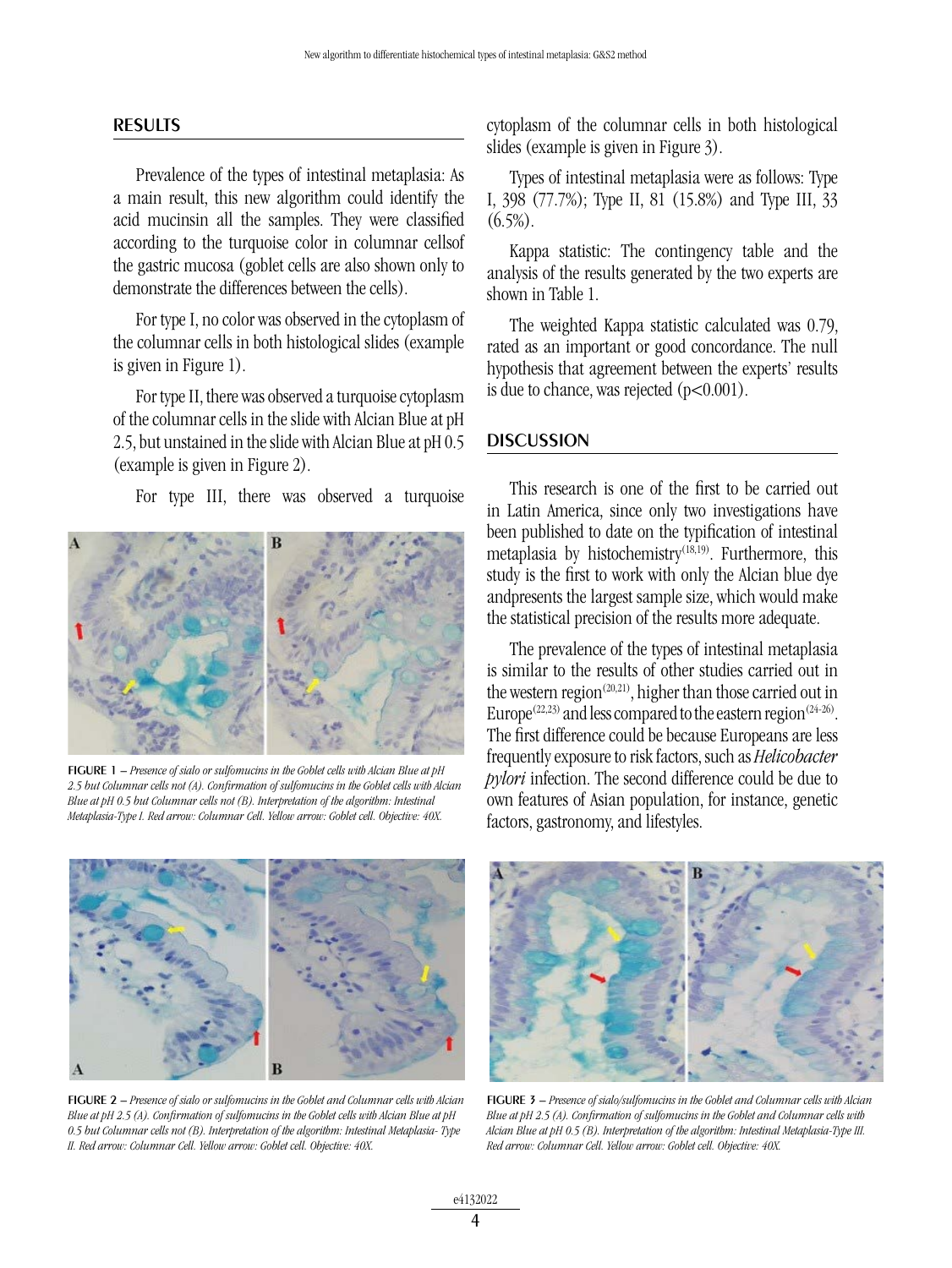| Observer 1               | Observer 2         |       |                |        |              |
|--------------------------|--------------------|-------|----------------|--------|--------------|
|                          | IM I               | IM II |                | IM III | <b>TOTAL</b> |
| IMI <sup>a</sup>         | 384                | 14    |                |        | 398          |
| <b>IMII</b> <sup>b</sup> | 33                 | 38    | 10             |        | 81           |
| <b>IMIII<sup>c</sup></b> | $\theta$           | 12    | 21             |        | 33           |
| <b>TOTAL</b>             | 417                | 64    | 31             |        | 512          |
| Agreement                | Expected agreement | Kappa | Standard error |        |              |
| 96.63%                   | 83.95%             | 0.79  | 0.04           | 17.94  | < 0.001      |

table 1 – Contingency table and concordance of the results generated by the two experts.

<sup>a</sup>Intestinal metaplasia - Type I. <sup>b</sup> Intestinal metaplasia - Type II. <sup>c</sup>Intestinal metaplasia - Type III

Different methods have been described for the demonstration of acid mucins. In the case of both types of mucins (sialo and sulfomucins), the Alcian Blue dye at pH 2.5 is the most widely used due to its selectivity<sup>(14,27)</sup>. For greater specificity with sulfomucins, it has been described that the High Iron Diamine method is the reference reagent.

However, studies have revelated by chromatography analysis, that also the best reagents are the Alcian Blue at pH 0.5-1.0 and Azure A at pH 0.4-1.5<sup>(11,28,29)</sup>. Hence, these three would be the bestor reference reagents for detecting sulfomucins.

This new histochemical algorithm uses reagents with very less toxicity, in contrast to the High Iron Diamine and Gomori's aldehyde-fuchsinhistochemical solutions. In addition, the reagents are very accessible, with an immediate application (not maturation), room temperature storage and the staining protocol with the main solution is the fastest one (5 minutes for the Alcian Blue at pH 2.5 and 10 minutes for the Alcian Blue at pH 0.5), in comparing with High Iron Diamine: 24- 48 hours; Gomori's Aldehyde Fuchsin: 20-30 minutes; Orcein: 4-6 hours.

The weighted Kappa statistic was rated as an important or good concordance, and it could be due to the fact that visualization of the slides only implies focusing on a single color and cell compared to the other methods described. To improve this kappa statistic, the authors recommend trying other nuclear dyes, such as neutral red (because this could help to recognize the columnar cell faster), and to recategorize the types of intestinal metaplasia into only two categories: unchanged (type I) and with changes in columnar cells (type II and type III). The latter because the type II is an intermediate phenotype and sooner or later it will evolve towards type III.

The process of learning to recognize the type of intestinal metaplasia requires, though short, a training period and anatomopathologists may not be very used to reading slides in which histochemistry methods were applied. These are limitations.

To conclude, the evaluation of this new algorithm using the Alcian Blue dye demonstrates that it was useful and capable of identifying and differentiating the histochemical types of intestinal metaplasia, in addition to having statistical reliability.

Acknowledgements: To the Chief of Pathological Anatomy Service of Maria Auxiliadora Hospital, *Pathologist Sara Jacqueline Cardenas Timoteo,* forher supportin formalities and use of the facilities.

Conflicts of Interests: The authors declare they have no competing interests.

#### **REFERENCES**

<sup>1.</sup> Rubiano Vinueza J, Velásquez Galvis M. Atrophy, Metaplasia, and Gastric Cancer: Where is the Evidence? Col J Surg. 2007; 22(1): 39-46.

<sup>2.</sup> Diaz MM, Alonso SC, Vanterpoll Hector M, et al. Gastric cancer: some considerations about Risk factors and Helicobacter pylori. Elec Med J. 2018; 40(2): 433-44.

<sup>3.</sup> Gupta S, Li D, El Serag HB, et al. AGA Clinical Practice Guidelines on Management of Gastric Intestinal Metaplasia. Gastroenterol. 2020; 158(3): 693-702.